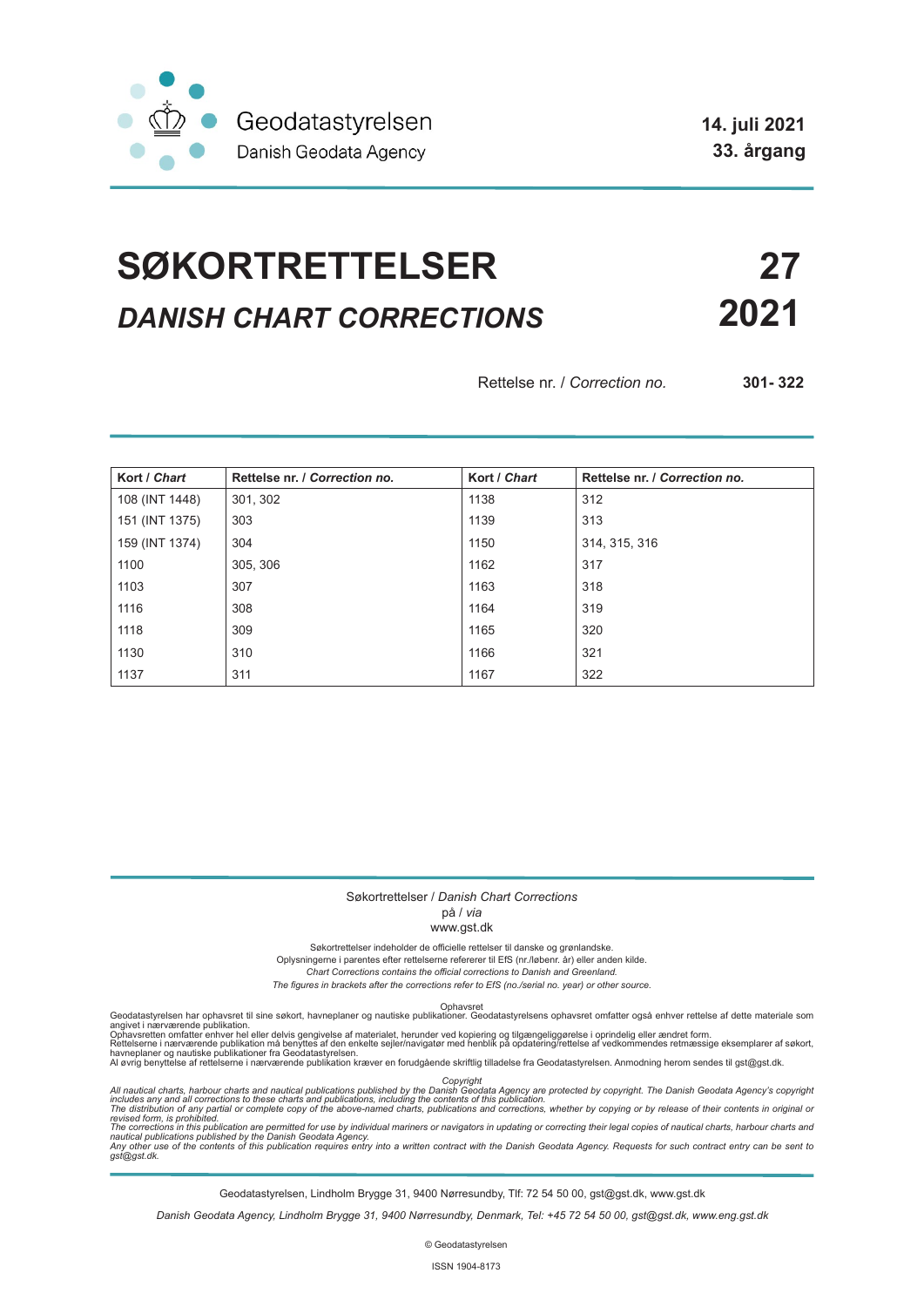| Rettelse nr. /        |                                                                                  |                  |                                       |
|-----------------------|----------------------------------------------------------------------------------|------------------|---------------------------------------|
| <b>Correction no.</b> |                                                                                  |                  |                                       |
| Kort / Chart          |                                                                                  |                  |                                       |
| 301                   | <b>Thyborøn Kanal NW</b>                                                         |                  |                                       |
| 108 (INT 1448)        | Tilføj medfølgende udsnit                                                        |                  | 56°46,30'N 008°10,00'E                |
|                       | Insert accompanying block                                                        |                  |                                       |
|                       |                                                                                  |                  | (28/542 2021)                         |
| 302                   | <b>Krik Vig</b>                                                                  |                  |                                       |
| 108 (INT 1448)        | Tilføj medfølgende udsnit                                                        |                  | 55°45,00'N 008°17,00'E                |
|                       | Insert accompanying block                                                        |                  |                                       |
|                       |                                                                                  |                  | (GST, 12. juli 2021)                  |
| 303                   | <b>Brøde Grund</b>                                                               |                  |                                       |
| 151 (INT 1375)        | Tilføj medfølgende udsnit                                                        |                  | 55°06,30'N 009°31,68'E                |
|                       | Insert accompanying block                                                        |                  |                                       |
|                       |                                                                                  |                  | (Loddenhøj Jollelaug, 16. marts 2021) |
| 304                   | <b>Brøde Grund</b>                                                               |                  |                                       |
| 159 (INT 1374)        | Tilføj medfølgende udsnit                                                        |                  | 55°06,46'N 009°31,12'E                |
|                       | Insert accompanying block                                                        |                  |                                       |
|                       |                                                                                  |                  | (Loddenhøj Jollelaug, 16. marts 2021) |
| 305                   | Nunakulung                                                                       |                  |                                       |
| 1100                  | Udtag imellem 1) - 5)                                                            | <b>Kort 1117</b> | 1) 61°00,00'N 048°34,00'W             |
|                       | Delete between 1) - 5)                                                           |                  | 2) 61°00,00'N 047°10,00'W             |
|                       |                                                                                  |                  | 3) 60°32,00'N 047°10,00'W             |
|                       | Tilføj imellem 6) - 10)                                                          | <b>Kort 1109</b> | 4) 60°32,00'N 048°34,00'W             |
|                       | Insert between 6) - 10)                                                          |                  | 5) 61°00,00'N 048°34,00'W             |
|                       |                                                                                  |                  | 6) 60°56,93'N 048°49,45'W             |
|                       |                                                                                  |                  | 7) 60°57,02'N 047°04,64'W             |
|                       |                                                                                  |                  | 8) 60°22, 11'N 047°04, 64'W           |
|                       |                                                                                  |                  | 9) 60°22, 11'N 048°49, 68'W           |
|                       |                                                                                  |                  | 10) 60°56,93'N 048°49,45'W            |
|                       |                                                                                  |                  | (GST, 13. juli 2021)                  |
| 306<br>1100           | <b>Kap Farvel - Arsuk</b><br>Ref.: Søkortrettelser / Chart Corrections 5/52 2016 |                  |                                       |

Erstat note DK 1165, DK 1166 & DK 1167. POSITIONER med medfølgende note *Replace note* DK 1165, DK 1166 & DK 1167. POSITIONS *by accompanying note*

*(GST, 13. juli 2021)*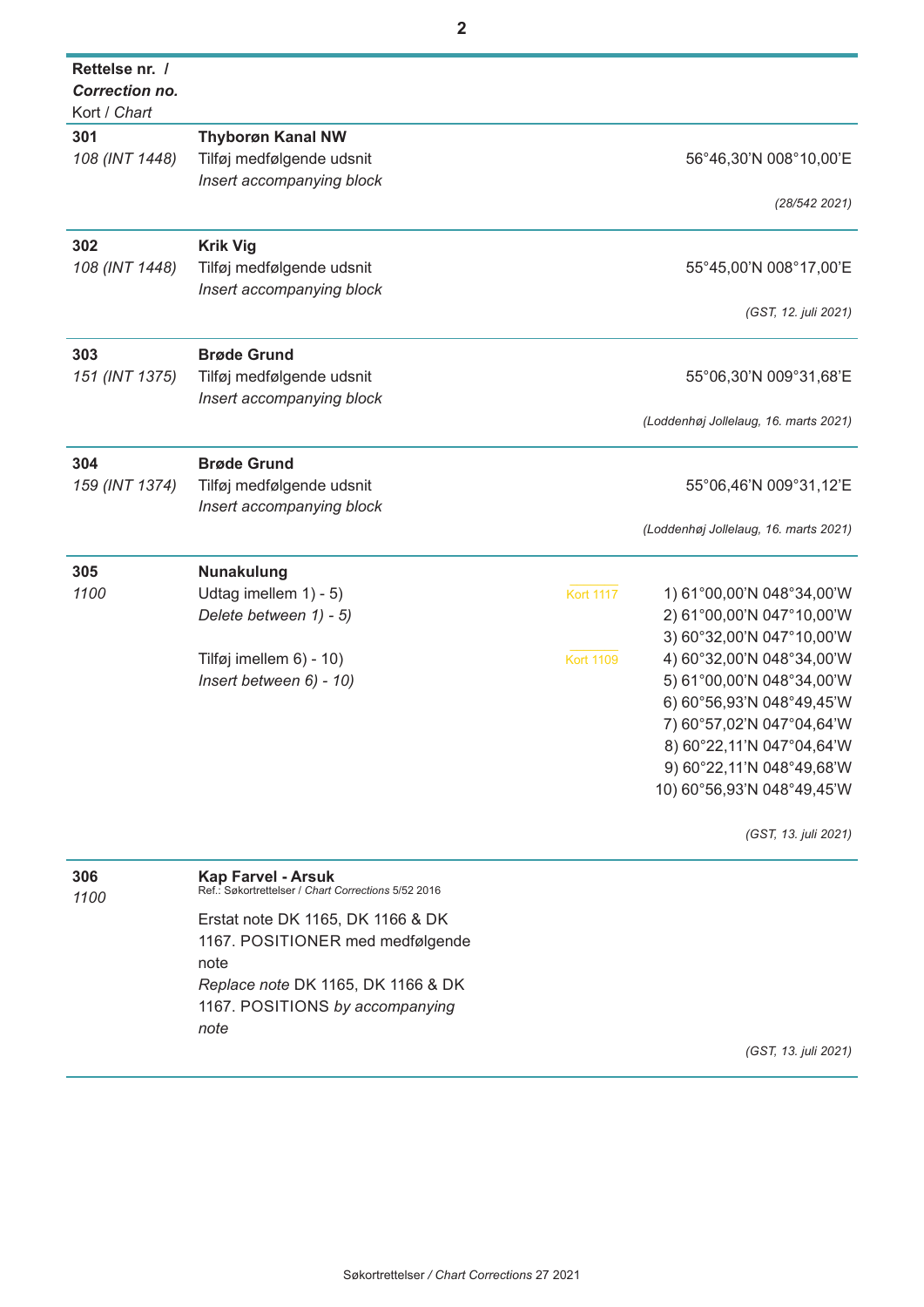| 307  | Ikerasassuaq                                                                  |                  |                            |
|------|-------------------------------------------------------------------------------|------------------|----------------------------|
| 1103 | Tilføj ramme imellem 1) - 5)                                                  | <b>Kort 1126</b> | 1) 60°10,10'N 043°46,41'W  |
|      | Insert frame between 1) - 5)                                                  |                  | 2) 60°10,10'N 042°54,01'W  |
|      |                                                                               |                  | 3) 59°52,62'N 042°54,01'W  |
|      | Udtag ramme imellem 6) - 10)                                                  | <b>Kort 2130</b> | 4) 59°52,62'N 043°46,41'W  |
|      | Delete frame between 6) - 10)                                                 |                  | 5) 60°10,10'N 043°46,41'W  |
|      |                                                                               |                  | 6) 60°09,50'N 043°27,00'W  |
|      | Tilføj ramme imellem 11) - 15)                                                | <b>Kort 1127</b> | 7) 60°09,50'N 042°45,00'W  |
|      | Insert frame between 11) - 15)                                                |                  | 8) 59°55,00'N 042°45,00'W  |
|      |                                                                               |                  | 9) 59°55,00'N 043°27,00'W  |
|      | Tilføj note POSITIONER I                                                      |                  | 10) 60°09,50'N 043°27,00'W |
|      | TILSTØDENDE KORT med                                                          |                  | 11) 60°20,43'N 044°33,36'W |
|      | medfølgende note                                                              |                  | 12) 60°20,43'N 043°40,96'W |
|      | Insert note POSITIONS IN                                                      |                  | 13) 60°02,77'N 043°40,96'W |
|      | ADJOINING CHARTS by                                                           |                  | 14) 60°02,77'N 044°33,36'W |
|      | accompanying note                                                             |                  | 15) 60°20,43'N 044°33,36'W |
|      |                                                                               |                  | (GST, 13. juli 2021)       |
| 308  | Julianehåb - Mågeløb<br>Ref.: Søkortrettelser / Chart Corrections 26/277 2021 |                  |                            |
| 1116 |                                                                               |                  |                            |
|      | Ret i kortramme W fra                                                         | <b>Kort 1117</b> |                            |
|      | Amend in chart frame W from                                                   |                  |                            |
|      | til / to                                                                      | <b>Kort 1109</b> |                            |
|      | Erstat note POSITIONER I                                                      |                  |                            |
|      | TILSTØDENDE KORT med                                                          |                  |                            |
|      | medfølgende note                                                              |                  |                            |
|      | Replace note POSITIONS IN                                                     |                  |                            |
|      | <b>ADJOINING CHARTS by</b>                                                    |                  |                            |
|      | accompanying note                                                             |                  |                            |
|      |                                                                               |                  | (GST, 13. juli 2021)       |
| 309  | Kobberminebugt - Tôrnârssuk Løb                                               |                  |                            |
| 1118 | Ref.: Søkortrettelser / Chart Corrections 3/20 2019                           |                  |                            |
|      | Ret i kortramme S fra                                                         | <b>Kort 1117</b> |                            |
|      | Amend in chart frame S from                                                   |                  |                            |
|      | til / to                                                                      | <b>Kort 1109</b> |                            |
|      | Erstat note DK 1139 & DK 1167.                                                |                  |                            |
|      | POSITIONER med medfølgende note                                               |                  |                            |
|      | Replace note DK 1139 & DK 1167                                                |                  |                            |
|      | POSITIONS by accompanying note                                                |                  |                            |
|      |                                                                               |                  | (GST, 13. juli 2021)       |
|      |                                                                               |                  |                            |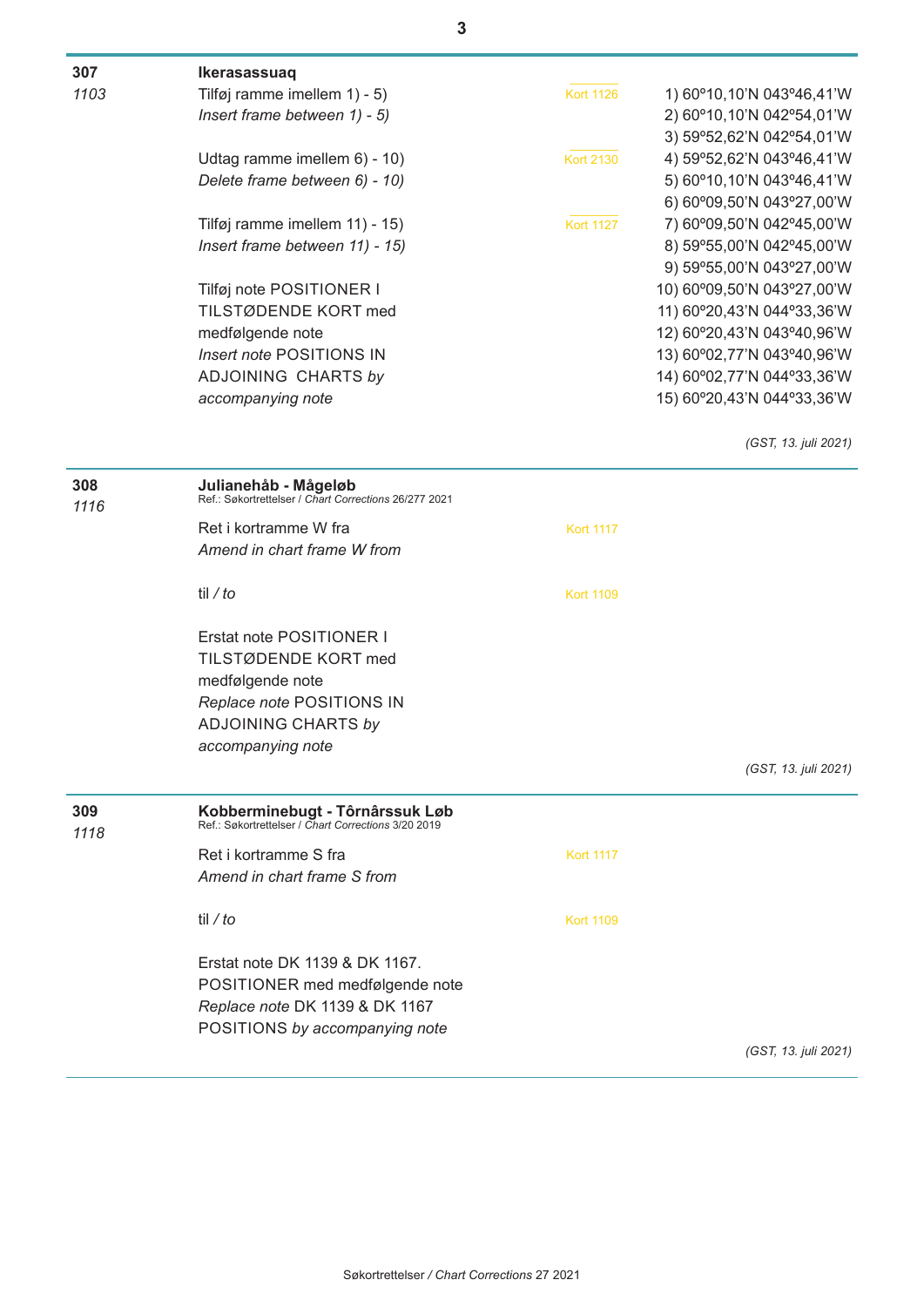| 310<br>1130 | Frederiksdal<br>Tilføj i kortramme N, E-lige del<br>Insert in chartf rame N, Eastern part                                                                                        | <b>Kort 1127</b> |                      |
|-------------|----------------------------------------------------------------------------------------------------------------------------------------------------------------------------------|------------------|----------------------|
|             | Tilføj note POSITIONER I<br>TILSTØDENDE KORT med<br>medfølgende note<br>Insert note POSITIONS IN<br>ADJOINING CHARTS by<br>accompanying note                                     |                  |                      |
|             |                                                                                                                                                                                  |                  | (GST, 13. juli 2021) |
| 311<br>1137 | Simiutaq - Inussuttuut<br>Ret i kortramme N fra<br>Amend in chart frame N from                                                                                                   | <b>DK 1117</b>   |                      |
|             | til / $to$                                                                                                                                                                       | <b>DK 1109</b>   |                      |
|             | Ret i kortramme S fra<br>Amend in chart frame S from                                                                                                                             | <b>DK 1100</b>   |                      |
|             | til / $to$                                                                                                                                                                       | <b>DK 1109</b>   |                      |
|             | Erstat note DK 1100, DK 1116, DK 1117<br>& DK 1132. POSITIONER med<br>medfølgende note<br>Replace note DK 1100, DK 1116, DK<br>1117 & DK 1132. POSITIONS by<br>accompanying note |                  |                      |
|             |                                                                                                                                                                                  |                  | (GST, 13. juli 2021) |
| 312<br>1138 | Qaqqaligaatsiaq Fjord - Killavaat<br>Nuugaatsiaat<br>Ret i kortramme W fra<br>Amend in chart frame W from                                                                        | <b>DK 1117</b>   |                      |
|             | til / $to$                                                                                                                                                                       | <b>DK 1109</b>   |                      |
|             | Ret i kortramme S fra<br>Amend in chart frame S from                                                                                                                             | <b>DK 1100</b>   |                      |
|             | til / to                                                                                                                                                                         | <b>DK 1109</b>   |                      |
|             | Erstat note DK 1117 & DK 1100.<br>POSITIONER med medfølgende note<br>Replace note DK 1117 & DK 1100.<br>POSITIONS by accompanying note                                           |                  |                      |
|             |                                                                                                                                                                                  |                  | (GST, 13. juli 2021) |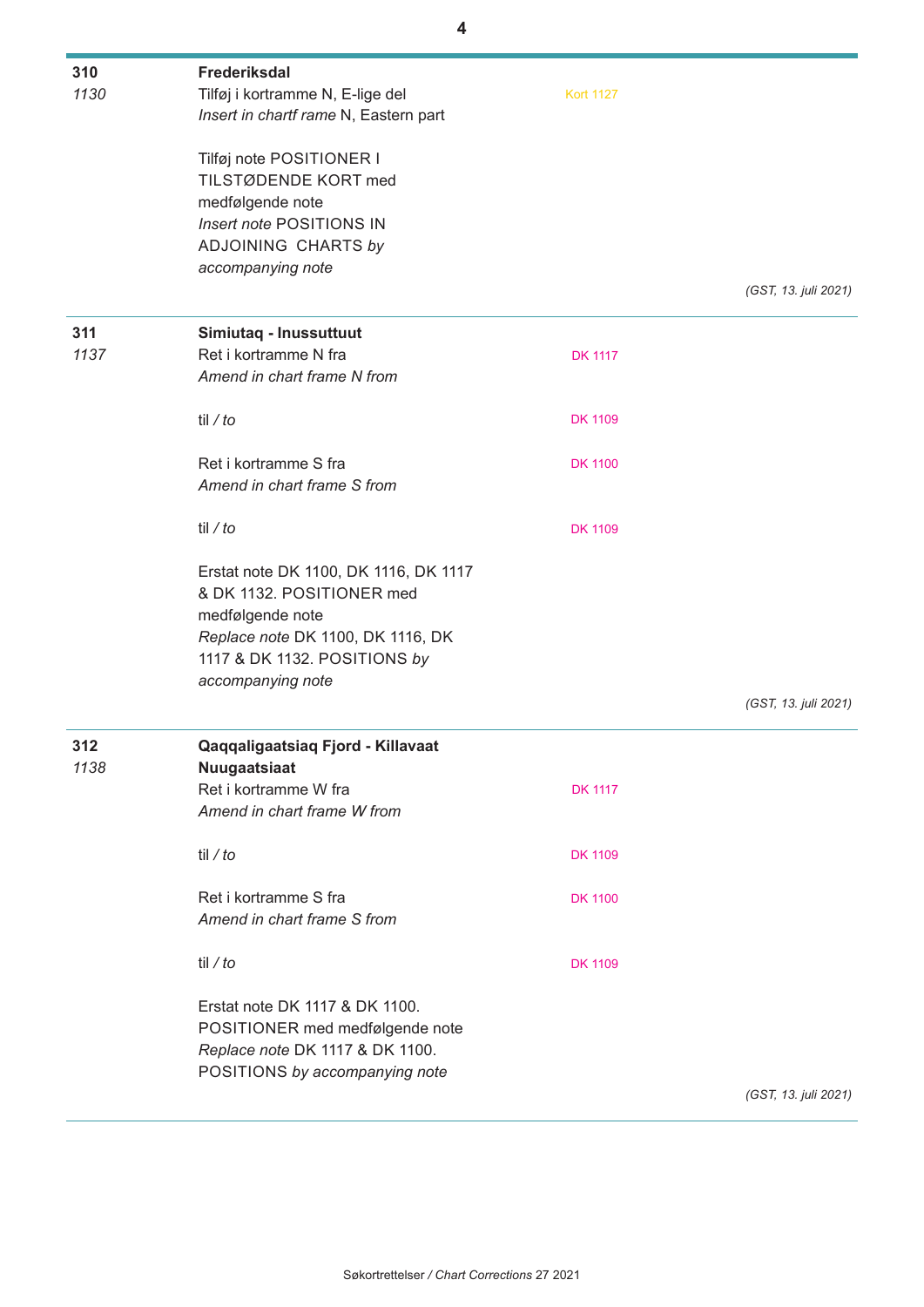| 313<br>1139 | Killavaat Nuugaatsiaat -                                                                                                                  |                        |                      |
|-------------|-------------------------------------------------------------------------------------------------------------------------------------------|------------------------|----------------------|
|             | Qeqertarsuaq<br>Ret i kortramme S fra<br>Amend in chart frame S from                                                                      | <b>DK 1117</b>         |                      |
|             | til / to                                                                                                                                  | <b>DK 1109</b>         |                      |
|             | Ret i kortramme E fra<br>Amend in chart frame E from                                                                                      | <b>DK 1117</b>         |                      |
|             | til / to                                                                                                                                  | <b>DK 1138</b>         |                      |
|             | Tilføj centralt i kortramme W<br>Insert centrally in chart frame W                                                                        | <b>DK 1109</b>         |                      |
|             | Erstat note DK 1117, DK 1118 &<br>DK 1146. POSITIONER med<br>medfølgende note<br>Replace note DK 1117, DK 1118 &<br>DK 1146. POSITIONS by |                        |                      |
|             | accompanying note                                                                                                                         |                        |                      |
|             |                                                                                                                                           |                        | (GST, 13. juli 2021) |
| 314<br>1150 | <b>Prins Christianssund Vejrstation</b><br>Ret i kortramme fra<br>Amend in chart frame from                                               | <b>Kort 2130</b>       |                      |
|             | til / $to$                                                                                                                                | <b>Kort 1126</b>       | (GST, 13. juli 2021) |
| 315<br>1150 | <b>Titelfelt / Title</b><br>Ref.: Søkortrettelser / Chart Corrections 3/23 2019                                                           |                        |                      |
|             | Erstat note DK1160 POSITIONER med<br>medfølgende note<br>Replace note DK1160 POSITIONS by<br>accompanying note                            |                        |                      |
|             |                                                                                                                                           |                        | (GST, 13. juli 2021) |
| 316<br>1150 | Augpilagtoq<br>Flyt båke 139m i retning 310°<br>Move beacon 139m in direction 310°                                                        | $\hat{\mathbb{1}}$ 010 |                      |
|             | Ret i kortramme fra<br>Amend in chart frame from                                                                                          | <b>Kort 1103</b>       |                      |
|             | til / to                                                                                                                                  | <b>Kort 1127</b>       | (GST, 13. juli 2021) |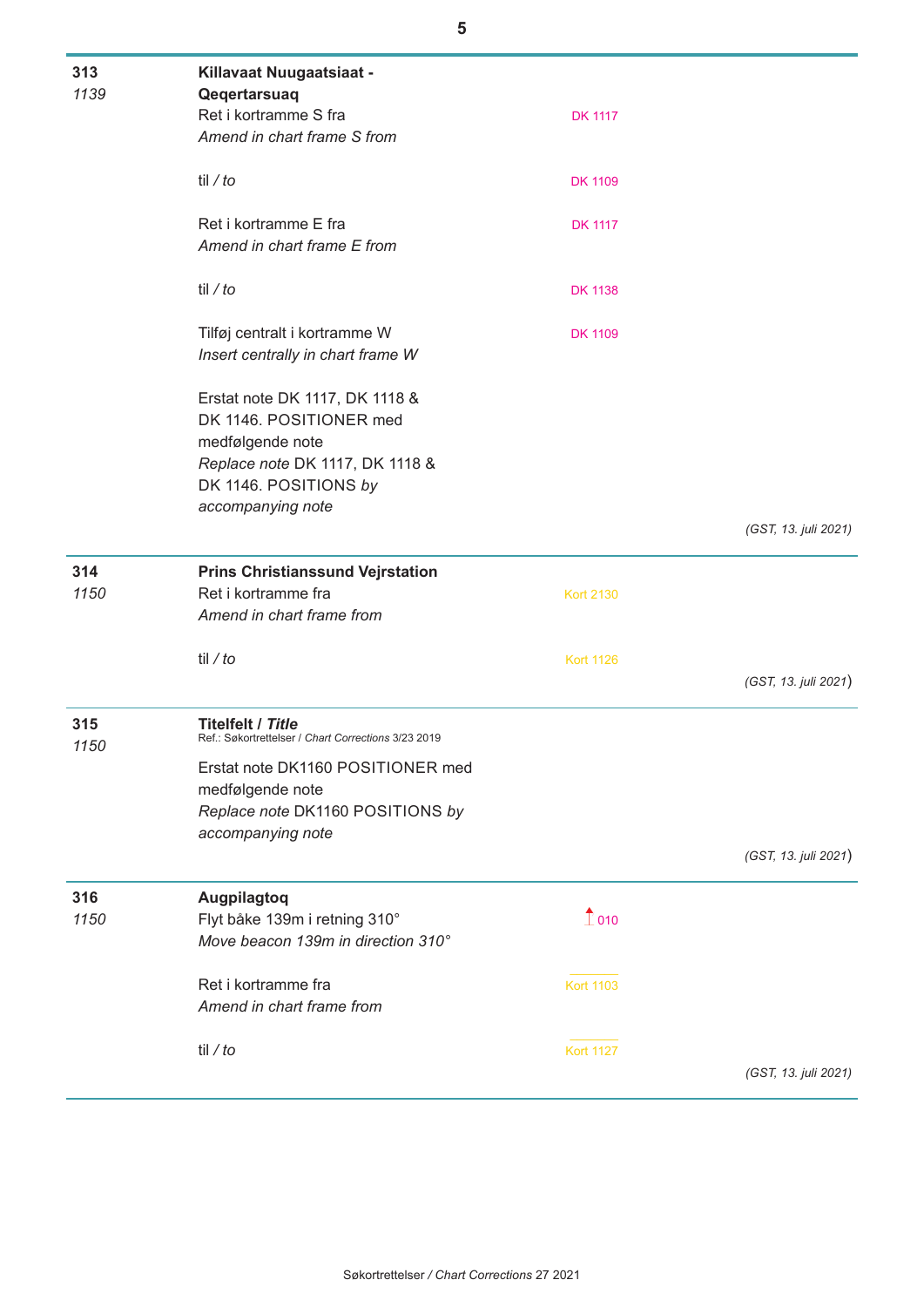| 317<br>1162 | Qarmat - Naajat<br>Ret i kortramme S fra             |                |                      |
|-------------|------------------------------------------------------|----------------|----------------------|
|             | Amend in chart frame S from                          | <b>DK 1116</b> |                      |
|             | til / to                                             |                |                      |
|             |                                                      | <b>DK 1137</b> |                      |
|             | Ret i kortramme W fra<br>Amend in chart frame W from | <b>DK 1116</b> |                      |
|             | til / to                                             |                |                      |
|             |                                                      | <b>DK 1137</b> |                      |
|             |                                                      |                | (GST, 13. juli 2021) |
| 318         | Kuannit Saavat - Qoornoq - Akulleq                   |                |                      |
| 1163        | Ret i kortramme N fra                                | <b>DK 1100</b> |                      |
|             | Amend in chart frame N from                          |                |                      |
|             | til / to                                             | <b>DK 1109</b> |                      |
|             |                                                      |                | (GST, 13. juli 2021) |
| 319         | Naajat - Ikerasassuaq                                |                |                      |
| 1164        | Ret i kortramme N fra                                | <b>DK 1116</b> |                      |
|             | Amend in chart frame N from                          |                |                      |
|             | til / to                                             |                |                      |
|             |                                                      | <b>DK 1163</b> |                      |
|             | Ret i kortramme S fra                                | <b>DK 1116</b> |                      |
|             | Amend in chart frame S from                          |                |                      |
|             | til / to                                             | <b>DK 1137</b> |                      |
|             |                                                      |                |                      |
|             | Ret i kortramme S fra                                | <b>DK 1117</b> |                      |
|             | Amend in chart frame S from                          |                |                      |
|             | til / to                                             | <b>DK 1138</b> |                      |
|             |                                                      |                |                      |
|             | Ret i kortramme W fra                                | <b>DK 1165</b> |                      |
|             | Amend in chart frame W from                          |                |                      |
|             | til / to                                             | <b>DK 1138</b> |                      |
|             |                                                      |                |                      |
|             | Udtag i kortramme N                                  | <b>DK 1117</b> |                      |
|             | Delete in chart frame N                              |                |                      |
|             | Erstat note DK 1100, DK 1116 &                       |                |                      |
|             | DK 1117. POSITIONER med                              |                |                      |
|             | medfølgende note                                     |                |                      |
|             | Replace note DK 1100, DK 1116 &                      |                |                      |
|             | DK 1117. POSITIONS by                                |                |                      |
|             | accompanying note                                    |                | (GST, 13. juli 2021) |
|             |                                                      |                |                      |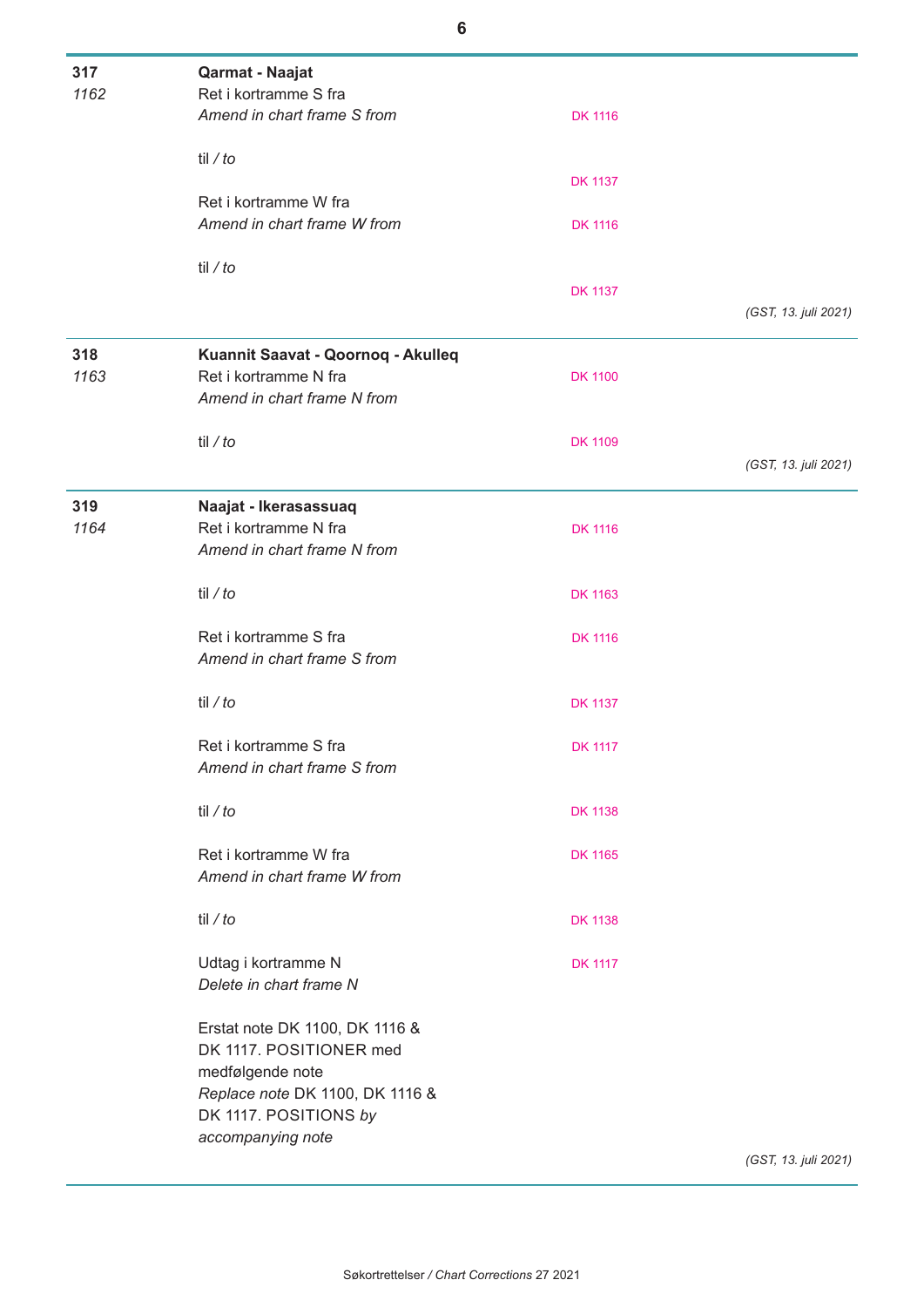| 320  | <b>Kitaata Sineriaa</b>           |                |                      |
|------|-----------------------------------|----------------|----------------------|
| 1165 | Udtag i kortramme E               | <b>DK 1117</b> |                      |
|      | Delete in chart frame E           |                |                      |
|      | Erstat note DK 1100, DK 1117 &    |                |                      |
|      | DK 1145. POSITIONER med           |                |                      |
|      | medfølgende note                  |                |                      |
|      | Replace note DK 1100, DK 1117 &   |                |                      |
|      | DK 1145. POSITIONS by             |                |                      |
|      | accompanying note                 |                |                      |
|      |                                   |                | (GST, 13. juli 2021) |
| 321  | <b>Torsukattak - Kitsissut</b>    |                |                      |
| 1166 | Ret i kortramme S fra             | <b>DK 1117</b> |                      |
|      | Amend in chart frame S from       |                |                      |
|      | til / to                          | <b>DK 1139</b> |                      |
|      | Tilføj centralt i kortramme N     | <b>DK 1139</b> |                      |
|      | Insert centrally in chart frame N |                |                      |
|      | Tilføj centralt i kortramme W     | <b>DK 1139</b> |                      |
|      | Insert centrally in chart frame W |                |                      |
|      | Erstat note DK 1100, DK 1117 &    |                |                      |
|      | DK 1145. POSITIONER med           |                |                      |
|      | medfølgende note                  |                |                      |
|      | Replace note DK 1100, DK 1117 &   |                |                      |
|      | DK 1145. POSITIONS by             |                |                      |
|      | accompanying note                 |                |                      |
|      |                                   |                | (GST, 13. juli 2021) |

**7**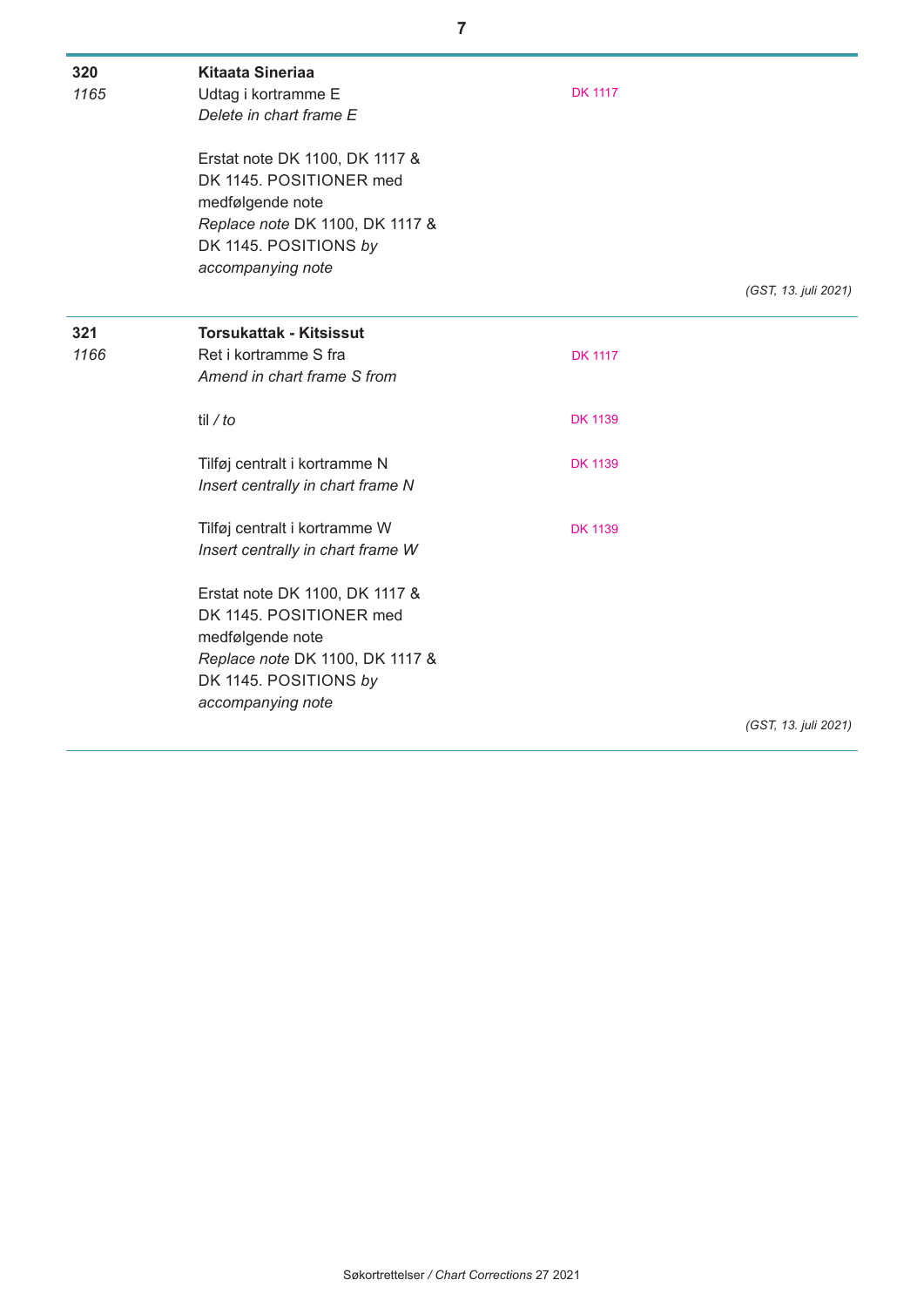| 322<br>1167 | Itilliatsiaq - Qipisaqqu<br>Ret i kortramme N fra<br>Amend in chart frame N from                                                                                                 | <b>DK 1118</b> |                      |
|-------------|----------------------------------------------------------------------------------------------------------------------------------------------------------------------------------|----------------|----------------------|
|             | til / to                                                                                                                                                                         | <b>DK 1139</b> |                      |
|             | Ret i kortramme W fra<br>Amend in chart frame W from                                                                                                                             | <b>DK 1118</b> |                      |
|             | til / $to$                                                                                                                                                                       | <b>DK 1139</b> |                      |
|             | Ret i kortramme F fra<br>Amend in chart frame E from                                                                                                                             | <b>DK 1114</b> |                      |
|             | til / $to$                                                                                                                                                                       | <b>DK 1109</b> |                      |
|             | Erstat note DK 1100, DK 1117, DK 1118<br>& DK 1145. POSITIONER med<br>medfølgende note<br>Replace note DK 1100, DK 1117,<br>DK 1118 & DK 1145. POSITIONS by<br>accompanying note |                |                      |
|             |                                                                                                                                                                                  |                | (GST, 13. juli 2021) |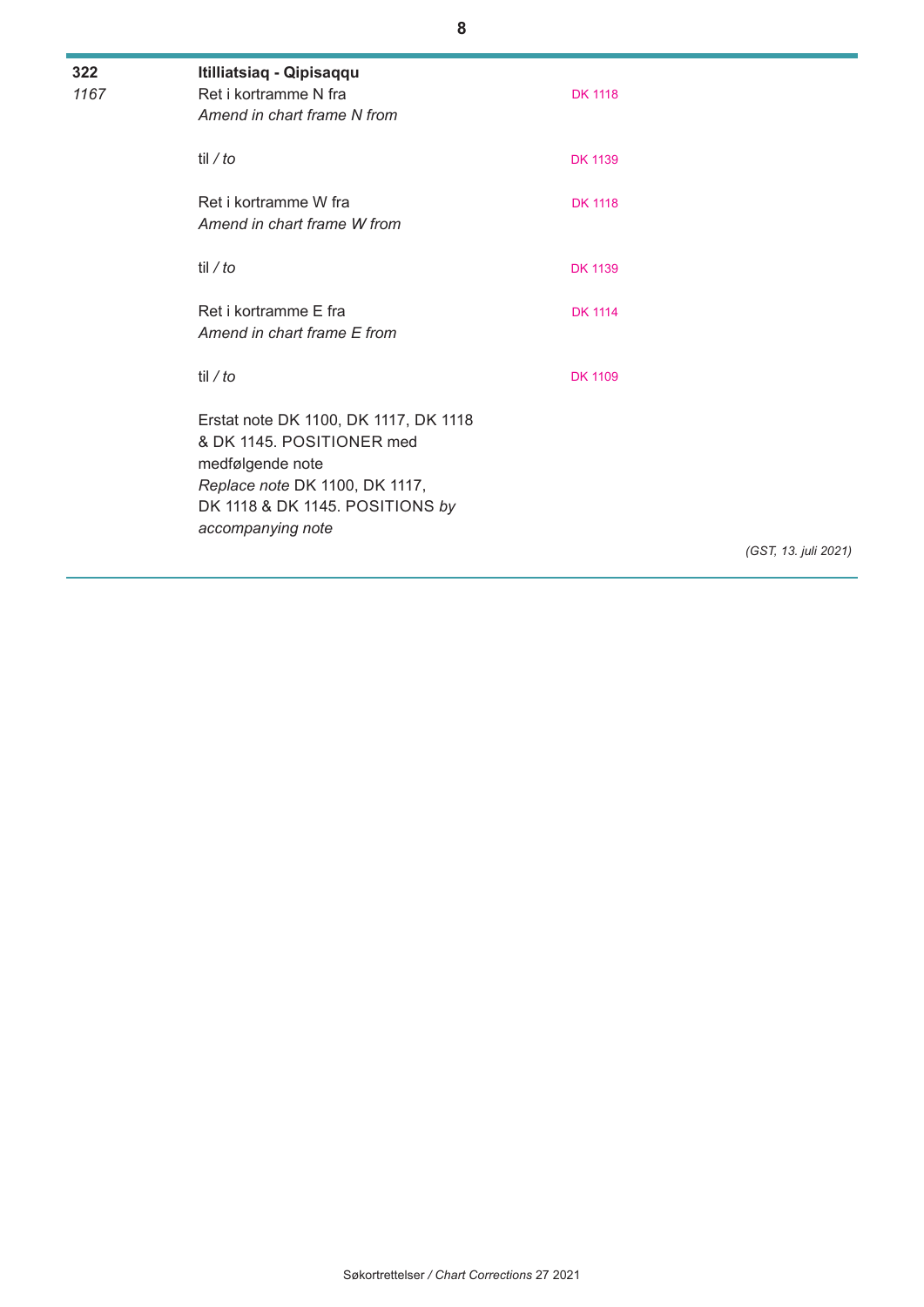### **HAVNEOPLYSNINGER**

#### *[www.danskehavnelods.dk](http://www.danskehavnelods.dk/)*

| Jernbanebroen over Limfjorden                  | <b>Margretheholms Havn</b>                     |
|------------------------------------------------|------------------------------------------------|
| Anmærkning er tilføjet.                        | Anmærkning er tilføjet. Anmærkning er udtaget. |
| (28/534 2021)                                  | (28/543 og 544 2021)                           |
| Kong Frederik IX's Bro                         | <b>Marstal Havn</b>                            |
| Anmærkning er tilføjet.                        | Anmærkning er tilføjet.                        |
| (28/541 2021)                                  | (28/537 2021)                                  |
| Københavns Havn                                | <b>Nykøbing Falster Havn</b>                   |
| Anmærkning er tilføjet. Anmærkning er udtaget. | Anmærkning er tilføjet.                        |
| (27/530 og 28/544 2021                         | (28/541 2021)                                  |

**9**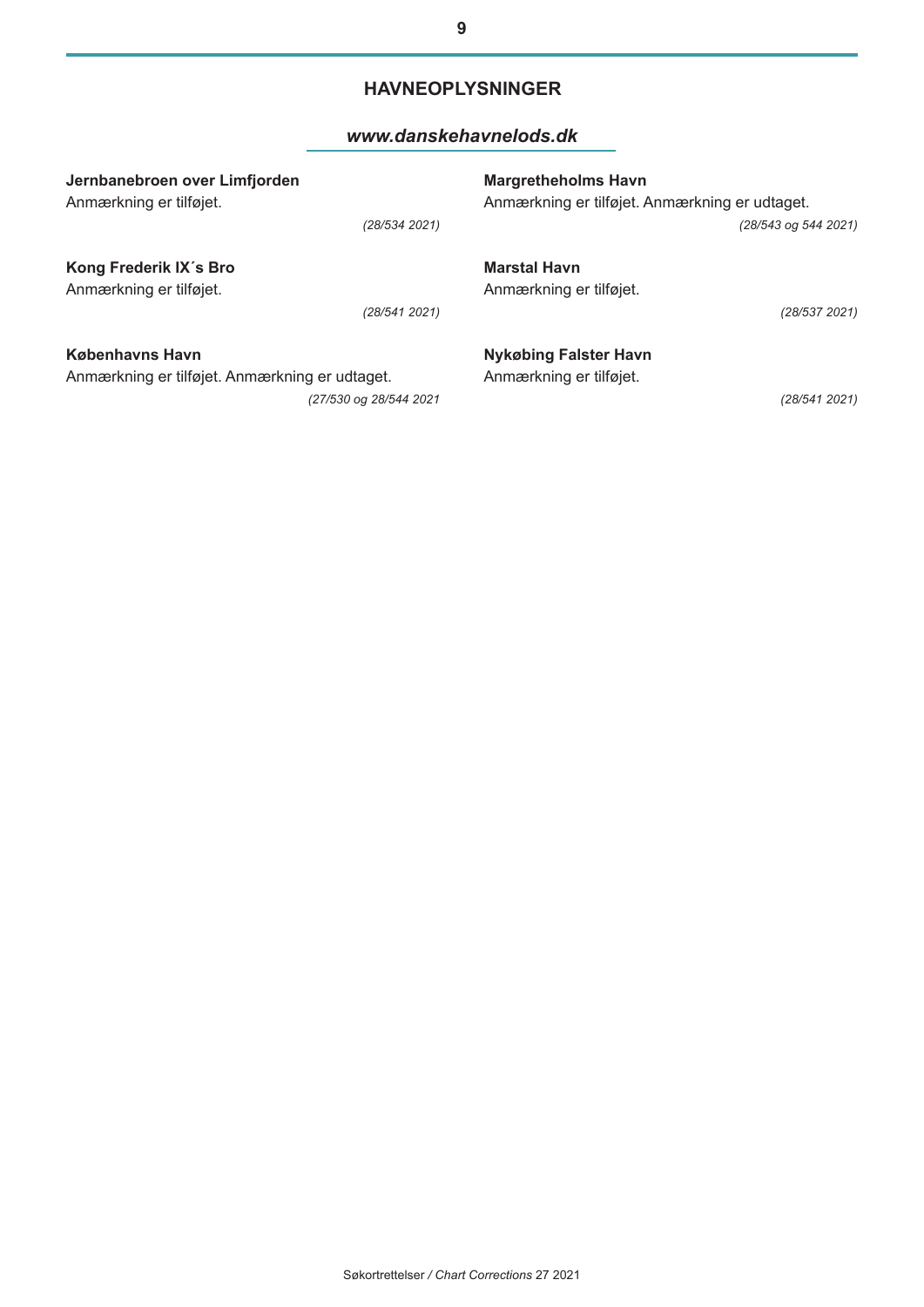Udsnit kort / *Block chart* 108 Spoil Ground Søkortrettelser / *Chart Corrections* 27/301 2021







Søkortrettelser / *Chart Corrections* 27/304 2021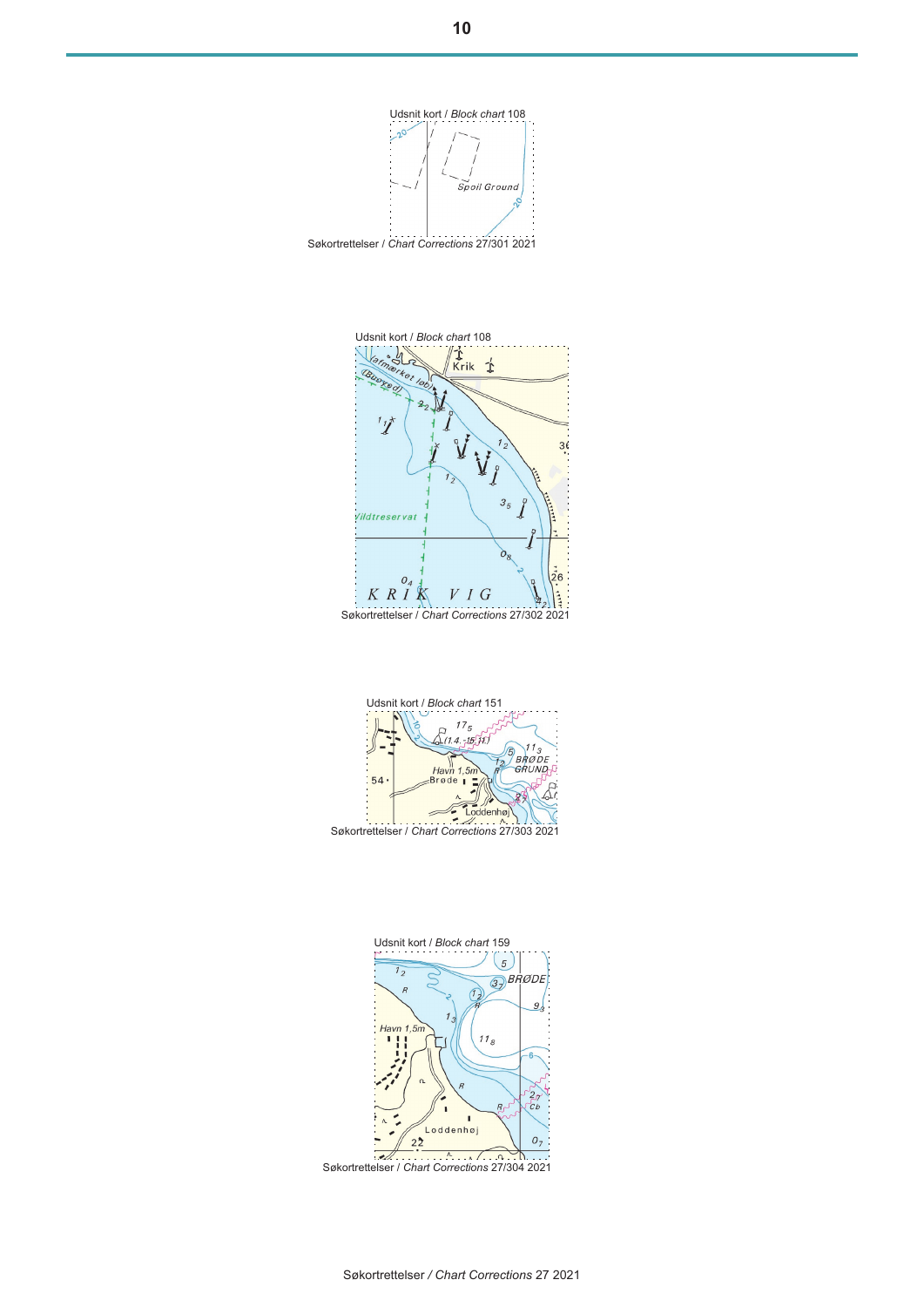Udsnit kort / *Block chart* 1100 DK 1109. POSITIONER Positioner udtaget i DK 1100 skal før udsætning i tilstødende kort, som refererer til WGS-84 datum, justeres 0,10' mod S og 0,24' mod E. DK 1109. POSITIONS To agree with adjoining charts, which are referred to WGS-84 datum, positions read from DK 1100 must be adjusted by 0.10' SOUTHWARD and 0.24' EASTWARD. Søkortrettelser / *Chart Corrections* 27/306 2021 Udsnit kort / *Block chart* 1103 - - - - - - - - - -. . . . . . . . . . POSITIONER I TILSTØDENDE KORT POSITIONS IN ADJOINING CHARTS Positioner udtaget i DK 1103 skal før udsætning i tilstødende To agree with adjoining chart, DK 1126 og DK 1127, which is kort, DK 1126 og DK 1127, som refererer til WGS-84 datum, referred to WGS-84 datum, positions read from DK 1103 must justeres 0,10' mod S og 0,23' mod E. be adjusted by 0.10' SOUTHWARD and 0.23' EASTWARD. . . . . . . . . . Søkortrettelser / *Chart Corrections* 27/307 2021 Udsnit kort / *Block chart* 1116 POSITIONER I TILSTØDENDE KORT POSITIONS IN ADJOINING CHARTS To agree with adjoining chart, DK1109, DK1135, DK 1136, Positioner udtaget i DK 1116 skal før udsætning i tilstødende kort, DK1109, DK1135, DK 1136, DK1137, DK1160, DK1161, DK1137, DK1160, DK1161, DK1162, DK1163 og DK 1164, DK1162, DK1163 og DK 1164, som refererer til WGS-84 which is referred to WGS-84 datum, positions read from DK datum, justeres 0,09' mod S og 0,24' mod E. 1116 must be adjusted by 0.10' SOUTHWARD and 0.23' EASTWARD.  $\frac{1}{2}$ Søkortrettelser / *Chart Corrections* 27/308 2021 Udsnit kort / *Block chart* 1118 DK 1109, DK 1139 & DK 1167. POSITIONER Positioner udtaget i DK 1118 skal før udsætning i tilstødende kort, som refererer til WGS-84 datum, justeres 0,09' mod S og 0,24' mod E. DK 1109, DK 1139 & DK 1167. POSITIONS To agree with adjoining charts, which are referred to WGS-84 datum, positions read from DK 1118 must be adjusted by 0.09' SOUTHWARD and 0.24' EASTWARD.  $\mathbf{L} \cdot \mathbf{L} \cdot \mathbf{L} \cdot \mathbf{L} \cdot \mathbf{L} \cdot \mathbf{L} \cdot \mathbf{L} \cdot \mathbf{L}$ Søkortrettelser / *Chart Corrections* 27/309 2021 Udsnit kort / *Block chart* 1130 POSITIONER I TILSTØDENDE KORT POSITIONS IN ADJOINING CHARTS Positioner udtaget i DK 1130 skal før udsætning i tilstødende To agree with adjoining chart DK 1127, which is referred to kort DK 1127, som refererer til WGS-84 datum, justeres 0,10' WGS-84 datum, positions read from DK 1130 must be mod S og 0,23' mod E.<br> $= 22.5 = 22.5 = 22.5 = 22.5$ adjusted by 0.10' SOUTHWARD and 0.23' EASTWARD.<br> $\frac{1}{2}$ 

Søkortrettelser / *Chart Corrections* 27/310 2021

<u>. . . . . . . . . . . . . .</u>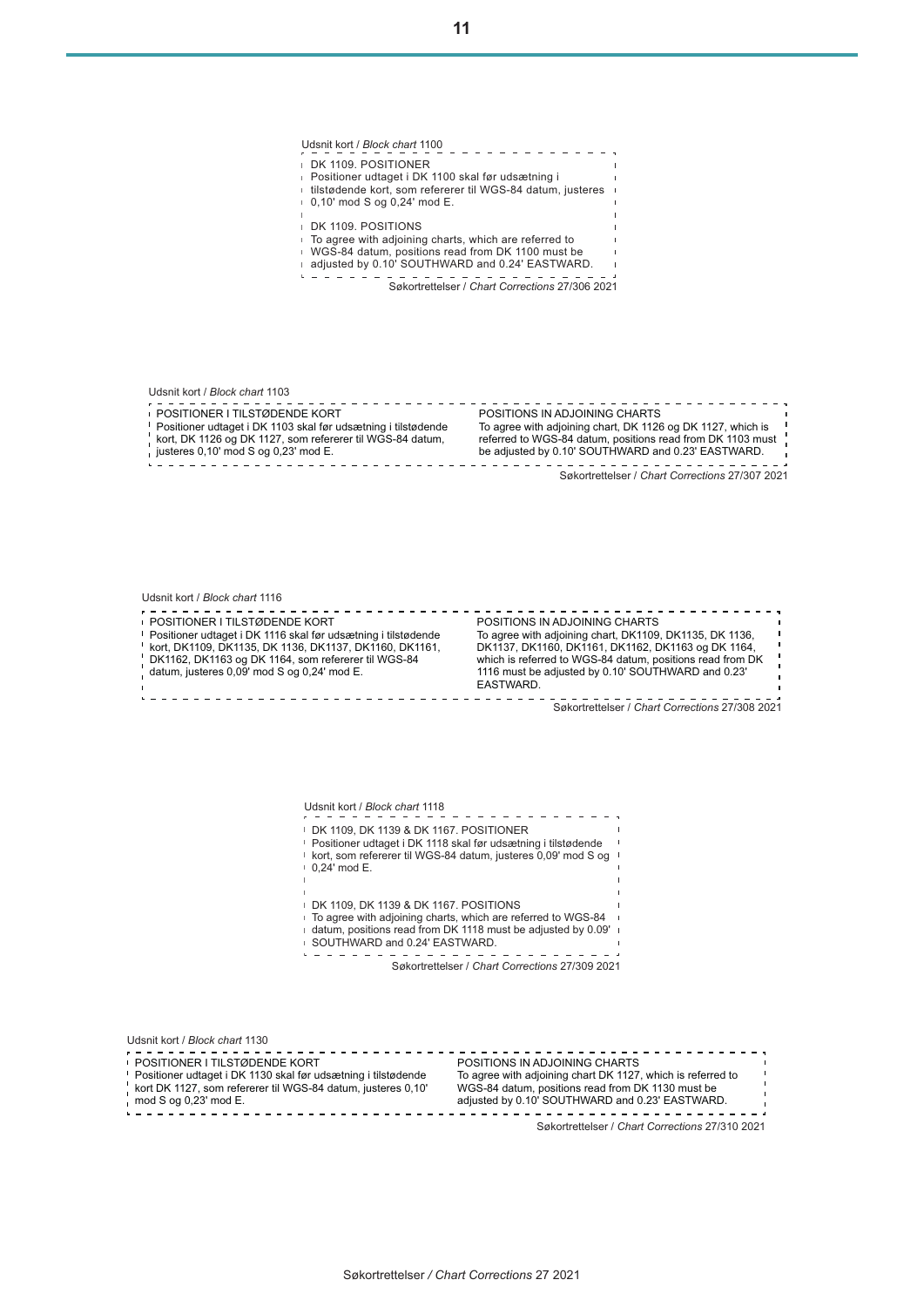Udsnit kort / *Block chart* 1137 DK 1100, DK 1116. POSITIONER DK 1100, DK 1116. POSITIONS Positioner udtaget i DK 1137 skal før udsætning i To agree with adjoining charts, which are referred to Qornoq tilstødende kort, som refererer til Qornoq 1927 datum, 1927 datum, positions read from DK 1137 must be adjusted justeres 0,09' mod N og 0,24' mod W. by 0.09' NORTHWARD and 0.24' WESTWARD.  $\sim$  1 . . . . . . . . . . . . . . . Søkortrettelser / *Chart Corrections* 27/311 2021

Udsnit kort / *Block chart* 1138 . . . . . . . . . . . . DK 1100. POSITIONER DK 1100. POSITIONS Positioner udtaget i DK 1138 skal før udsætning i To agree with adjoining charts, which are referred to Qornoq 1927 datum, positions read from DK 1138 must be tilstødende kort, som refererer til Qornoq 1927 datum, adjusted by 0.09' NORTHWARD and 0.24' WESTWARD. justeres 0,09' mod N og 0,24' mod W. Søkortrettelser / *Chart Corrections* 27/312 2021  $\label{eq:2.1} \begin{array}{cccccccccccccc} \cdots & \cdots & \cdots & \cdots & \cdots \end{array}$ 

> Udsnit kort / *Block chart* 1139 DK 1118 & DK1146. POSITIONER Positioner udtaget i DK 1139 skal før udsætning i tilstødende kort, som refererer til Qornoq 1927 datum, justeres 0,09' mod N og 0,24' mod W. DK 1118 & DK1146. POSITIONS  $\mathbf{I}$ To agree with adjoining charts, which are referred to  $\mathbf{I}$ Qornoq 1927 datum, positions read from DK 1139 must be adjusted by 0.09' NORTHWARD and 0.24' WESTWARD. in a change of Søkortrettelser / *Chart Corrections* 27/313 2021

POSITIONER I TILSTØDENDE KORT Positioner udtaget i DK 1150 skal før udsætning i tilstødende kort, DK 1126, DK 1127 & DK 1160, som refererer til WGS-84 datum, justeres  $0,10'$  mod S og  $0,23'$  mod E. POSITIONS IN ADJOINING CHARTS To agree with adjoining chart DK 1126, DK 1127 & DK 1160, which are referred to WGS-84 datum, positions read from DK 1150 must be adjusted by 0.10' SOUTHWARD and 0.23' EASTWARD.. . . . . . . . . . Søkortrettelser / *Chart Corrections* 27/315 2021

Udsnit kort / *Block chart* 1150

Udsnit kort / *Block chart* 1164 Søkortrettelser / *Chart Corrections* 27/319 2021 DK 1100 & DK1116. POSITIONER Positioner udtaget i DK 1164 skal før udsætning i tilstødende kort, som refererer til Qornoq 1927 datum, Qornoq 1927 datum, positions read from DK 1164 must be justeres 0,09' mod N og 0,2' mod W.<br>  $\frac{1}{2}$  =  $\frac{1}{2}$  =  $\frac{1}{2}$  =  $\frac{1}{2}$  =  $\frac{1}{2}$  =  $\frac{1}{2}$  =  $\frac{1}{2}$  =  $\frac{1}{2}$  =  $\frac{1}{2}$  =  $\frac{1}{2}$  =  $\frac{1}{2}$  =  $\frac{1}{2}$  =  $\frac{1}{2}$  =  $\frac{1}{2}$  =  $\frac{1}{2}$  =  $\frac{$ DK 1100 & DK1116. POSITIONS To agree with adjoining charts, which are referred to adjusted by 0.09' NORTHWARD and 0.2' WESTWARD.